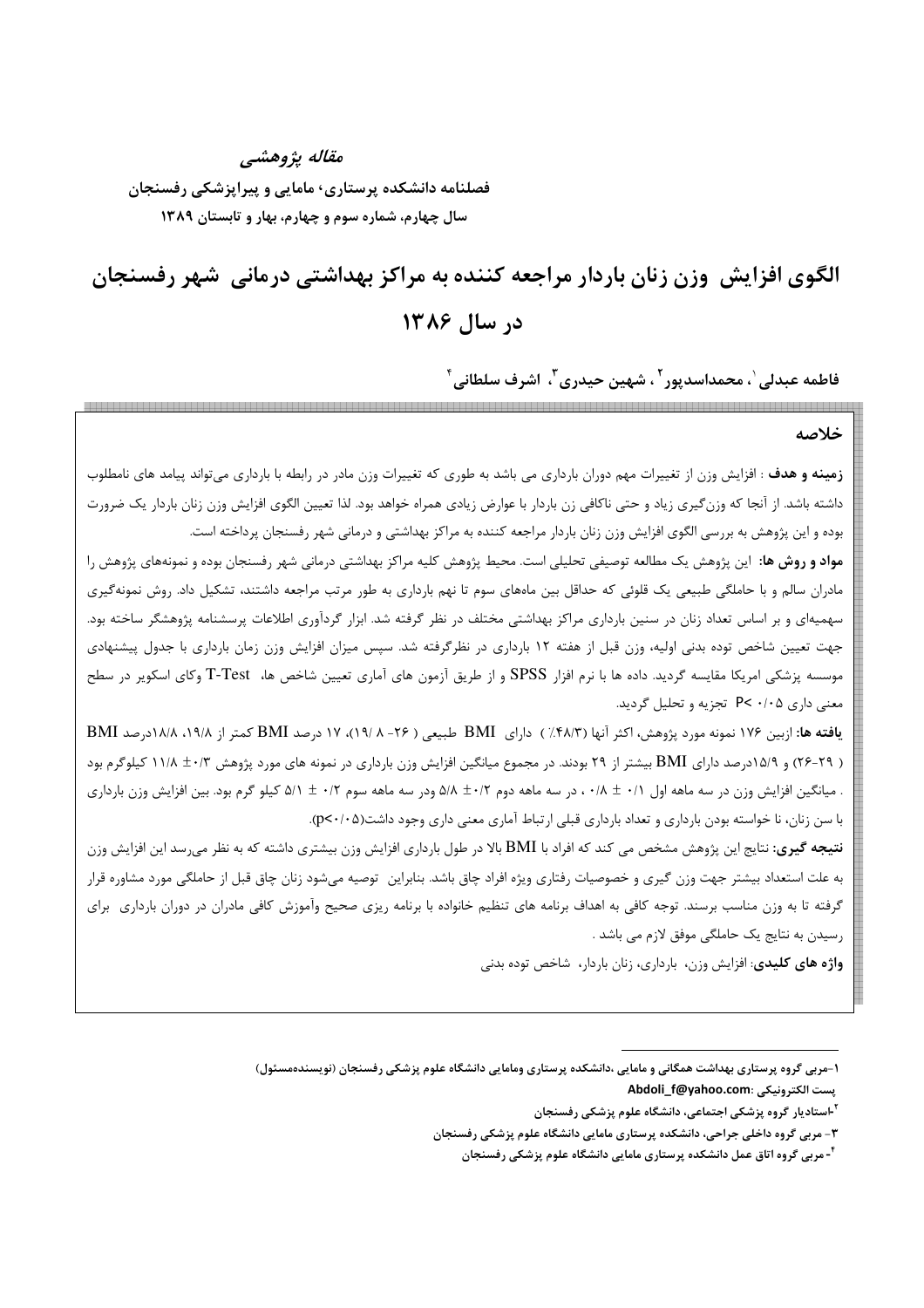این دستورالعمل زنان با وزن کم باید در دوران حاملگی افزایش وزن بیشتر و زنان با وزن بالا ، افزایش وزن کمتری در حین بارداری داشته باشند [۵] . مطالعه Wong بر روی زنان چینی نشان داد که به علت اختلافات نژادی و فرهنگ های متفاوت میزان افزایش وزن زنان باردار با معیارهای موسسه پزشکی امریکا متفاوت است[۷]. در مطالعه ای که Abrams و همکاران بر روی زنان قفقازی انجام دادند فقط نیمی از زنان در محدوده مقادیر پیشنهادی مؤسسه پزشکی آمریکا افزایش وزن داشتند این محققان نیز معتقد بودند که نژاد در میزان افزایش وزن بارداری مؤثر است[۸]. بر طبق این گزارش ها به نظر می رسد نژاد و ویژگیهای محل سکونت بر میزان افزایش وزن بارداری مؤثر است و در نتیجه وزن گیری زنان باردار در جوامع مختلف متفاوت است؛ بر همین اساس تعیین میزان و الگوی افزایش وزن زنان باردار در جامعه ما ضروری است . اگر چه افزایش وزن پیشنهادی مؤسسه پزشکی آمریکا با نتایج خوب بارداری همراه است اما تعداد زیادی از زنان باردار مطابق این جدول افزایش وزن ندارند لذا توصیه می کنند برای بهبود نتایج بارداری و جلوگیری از چاقی مادر بعد از زایمان میزان افزایش وزن برای هر شخصی به طور انفرادی تعیین گردد [۶]. لذا این مطالعه با هدف ارزیابی الگوی افزایش وزن زنان باردار و بررسی نتایج زایمانی آن در شهر رفسنجان انجام شد.

#### مواد و روش ها

این پژوهش یک مطالعه توصیفی تحلیلی بوده که در سال ۱۳۸۶ انجام گرفت محیط پژوهش شامل کلیه مراکز بهداشتی درمانی شهر رفسنجان بود. جامعه پژوهش شامل کلیه زنان بارداری بوده است که به مراکز بهداشتی درمانی هفت گانه شهر رفسنجان مراجعه کرده اند. نمونه های پژوهش را زنان باردار سالم با حاملگی طبیعی و یک قلو تشکیل داده که حداقل بین ماههای سوم تا نهم به طور مرتب به مراكز بهداشتى درمانى مراجعه داشتند. حجم نمونه با استفاده از میانگین افزایش وزن دوران بارداری که از طریق مطالعه پایلوت به دست آمد و با احتمال ریزش ۲۰درصد، ۲۰۰ نفر تعیین گردید. روش نمونه گیری به

### فصلنامه دانشکده پرستاری مامایی و پیراپزشکی

مقدمه

یکی از تغییرات مهم دوران بارداری افزایش وزن زن باردار است که ناشی از تغییرات رحم و محتویات آن (جنین، جفت و مایع آمنیوتیک) و تغییرات متابولیکی بدن مادر از جمله تجمع مایعات و چربی می باشد[۱]. در مورد ً میزان و روند افزایش وزن زن باردار تحقيقات متعددى انجام شده است و نظرات مختلفى وجود دارد تا سال ۱۹۸۹ میزان افزایش وزن بدون ارتباط با شاخص توده بدنی تعیین می شد[۲]. در دهه ۱۹۷۰، زنان باردار تشویق می شدند که حداقل ۲۵ پوند اضافه وزن داشته باشند تا از زایمان زودرس و محدودیت رشد جنین جلوگیری شود. در نیمه اول قرن بیستم توصیه می شد که افزایش وزن طی حاملگی به کمتر از ۲۰ پوند محدود شود تا از ماکروزومی و هیپرتانسیون جلوگیری شود[۳]. قد و وزن مادر و میزان افزایش وزن او در حاملگی عامل مهمی در رشد جنین وی می باشد. مادرانی که وزن و قد كمتر از اندازه طبيعي داشته باشند از نظر تولد نوزاد کم وزن و زایمان زودرس خطر بالاتری دارند. اغلب نامناسب بودن روند افزایش وزن همراه با رشد کم فوندوس و جنین و جفت کوچک است که عقب ماندگی رشد جنین را مطرح میسازد. علی رغم این حقیقت که توزین زنان باردار در مراقبت های قبل از زایمان یک اصل مهم و خدشه نا پذیراست اما اطلاعات کمی در مورد مؤثر بودن توزین به عنوان یک ابزار، جهت پیش گوئی سیر بارداری و زایمان و وضعیت جنین در دسترس می باشد. بهترین نشانه مرتبط با چاقی بدن شاخص توده بدنی است[۴]. در سال۱۹۹۰موسسه پزشکی امریکا IOM(Institute Of Medicine) جدولی را پیشنهاد کرد که طبق آن میزان افزایش وزن زن باردار بر اساس شاخص توده بدنی قبل از بارداری تعیین می شد [۵] .موسسه پزشکی امریکا برای زنانی که بر اساس شاخص توده بدنی به چهار گروه کم وزن (BMI<۱۹/A )، وزن طبيعي (۲۶-۱۹/۸= BMI )، وزن بالا (۲۹-۲۶ BMI>) و چاق( ۲۹ <B MI) تقسیم بندی میشوند به ترتیب وزن (۱۸–۱۲/۵ )، (۱۶– ۱۱/۵)، (۱۱/۵– ۷ ) و کمتر از ۷ کیلوگرم طی بارداری را پیشنهاد داده است [۶و۲]. بر اساس

سال چهارم، شماره سوم و چهارم ، بهار و تابستان ۱۳۸۹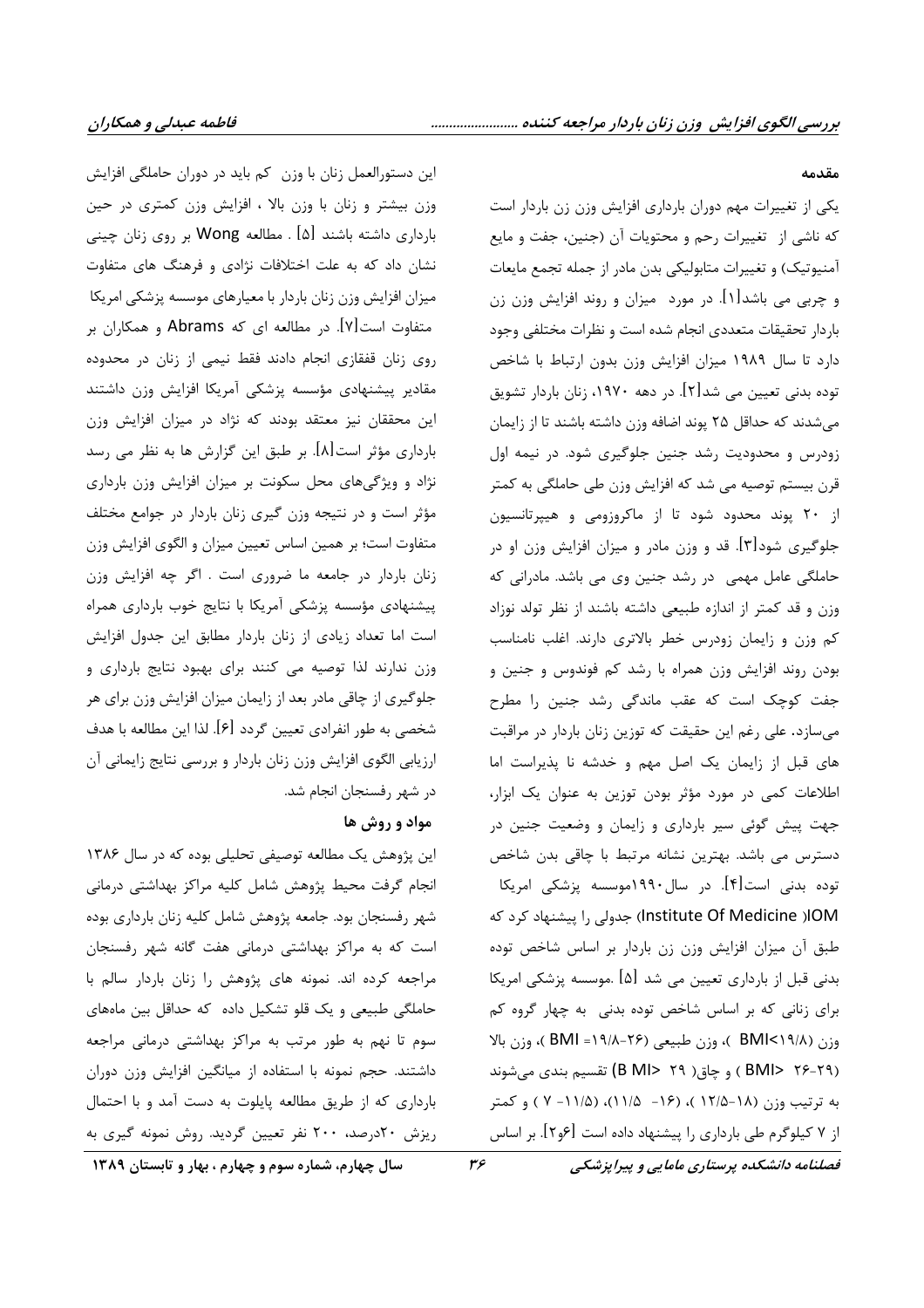۱۷ درصد نمونه ها دارای BMI کمتر از ۱۹/۸ ، ۴۸/۳درصد با BMI طبیعی (۲۶– ۱۹/۸) ، ۱۸/۸ درصد با BMI ( ۲۹–۲۶ ) و ۱۵/۹ درصد دارای با BMI بیشتر از ۲۹ بودند(جدول شماره ۱) . در مجموع میانگین افزایش وزن بارداری در نمونه های مورد پژوهش ۱۱/۸ ±۰/۳ کیلوگرم بود به طوری که میانگین افزایش وزن در سه ماهه اول ۰/۱  $\star$ ۰۰ در سه ماهه دوم ۵/۸ ± ۰/۸ و در سه ماهه سوم ۰/۲  $\pm$  ۵/۱ کیلو گرم بود. در نمونه های با BMI کمتر از ۱۹/۸ ، میانگین افزایش وزن بارداری ۴/۵ ± ۱۳/۳ کیلو گرم، که در سه ماهه اول، ۲/۱ ± ۱/۳، در سه ماهه دوم ۶/۹ ± ۶/۴ و در سه ماهه سوم ۲/۸ ± ۵/۶ کیلو گرم بود. در نمونه های با BMI طیبعی ، میانگین افزایش وزن بارداری ۴/۴ ± ۱۲ کیلو گرم که در سه ماهه اول، ۱/۷ ± ۰۰/۷ ، در سه ماهه دوم ۶/۵ ± ۵/۹ و در سه ماهه سوم ۵/۱ ± ۵/۴ كيلو گرم بود. در نمونه های با ۲۹-۲۹، ۲۶-۲۶، میانگین افزایش وزن  $\cdot$ بارداری ۰/۹ ± ۱۱/۳ کیلو گرم که در سه ماهه اول ۰/۱۰+۶: در سه ماهه دوم ۵/۳± ۰/۵ و در سه ماهه سوم ۵/۴±۰/۴ کیلو گرم بود. در نمونه های با BMI بیش از ۲۹، میانگین افزایش  $\cdot$ وزن بارداری ۱۰/۲±۰/۸ کیلوگرم که در سه ماهه اول ۱۰/۵±۰/۰  $\sim$ در سه ماهه دوم ۰/۴  $\pm$ ۵/۹ و در سه ماهه سوم ۳/۹ $\pm$ ۳/۳ کیلو گرم بود(جدول شماره ۲) .

در بررسی میزان افزایش وزن دوران بارداری و خصوصیات دموگرافیک زنان باردار ارتباط آماری معنی داری در افزایش وزن بارداری با سن زنان وجود داشت به طوری که بیشترین میزان افزایش وزن در گروه های سنی ۲۹-۲۰ دیده شد. (P=٠/٠٢٩ ) در این مطالعه هم چنین ارتباط آماری معنی داری در افزایش وزن بارداری با خواسته و ناخواسته بودن بارداری وجود داشت به طوری که در زنان با بارداری خواسته افزایش وزن بیشتری مشاهده گردید (p=٠/٠٠٠) هم چنین اختلاف آماری معنی داری در BMI زنان باردار با تعداد بارداری قبلی وجود داشت به نحوی که بیشترین در صد زنان با بارداری دو یا بیشتر در گروه زنان چاق دارایBMI بیشتر از ۲۹ قرار داشتند (  $(p = \cdot / \cdot \cdot )$ 

صورت سهمیهای از هفت مرکز بهداشتی درمانی بر اساس تعداد زنان در سنین بارداری انجام شد. کلیه زنانی که دارای بارداری غير طبيعي از جمله زنان باردار با فشار خون بالا، چند قلوئي، پلی هیدرامینوس، اعتیاد به مواد مخدر، بیماریهای سیانوتیک قلبی، بیماریهای غدد (هیپر تیروئید و دیابت)، اریترو بلاستوزيس، تهوع و استفراغ وخيم كه بعد از هفته ١٣ ادامه داشته باشد و بیماریهایی که بر وزن گیری جنین اثر می گذارند از مطالعه حذف شدند. ابزار گردآوری اطلاعات پرسشنامه پژوهشگر ساخته بود. این پرسشنامه شامل سه اطلاعات دموگرافیک زن باردار ، و اطلاعات مربوط به بارداری فعلی او بودکه توسط پژوهشگران در مراکز بهداشتی درمانی تکمیل گرديد. از آنجاكه در تحقيقات مختلف افزايش وزن سه ماهه اول بسیار ناچیز گزارش شده است، جهت تعیین شاخص توده بدنی اولیه، وزن قبل ازهفته ١٢ بارداری در نظر گرفته شد. سپس میزان افزایش وزن زمان بارداری با جدول پیشنهادی موسسه پزشکی امریکا مقایسه گردید. جهت تجزیه و تحلیل داده ها از تعیین شاخص ها و آزمون های آماری T-Test وکای اسکویر با استفاده از نرم افزار SPSS و در سطح معنی داری(P< ۰/۰۵)

### ىافته ها

استفاده شد.

مطالعه بر روی ۱۷۶ زن باردار که به طور مرتب به مراکز بهداشتی درمانی شهر رفسنجان مراجعه می کردند انجام گردید. اکثر نمونه های مورد پژوهش (۶۵/۷٪) از نظر سنی بین ۲۹-۲۰ سال بودند. ۹۲/۵ درصد آنها خانه دار و بیشترین در صد آنها ( ۴۶۱۶٪) تحصیلات در حد دبیرستان داشتند. ۴۲درصد همسران آنها تحصیلات دبیرستانی و ۶۱/۹ درصد آنها شغل آزاد داشتند. بیشترین در صد نمونه های مورد پژوهش( ۵۲/۸ درصد) زنان با بارداری اول بودند. ۸۶/۹ درصد بارداری ها از نوع خواسته بود.

فاصله بارداری با تولد آخرین فرزند در ۳۳درصد موارد بیش از ۳ سال بود. ۷۱/۶ درصد نمونه ها در هفته های ۱۲-۷ بارداری براي اولين مراقبت بارداري مراجعه نموده بودند .

سال چهارم، شماره سوم و چهارم ، بهار و تابستان ۱۳۸۹

 $rr$ 

فصلنامه دانشکده پرستاری مامایی و پیراپزشکی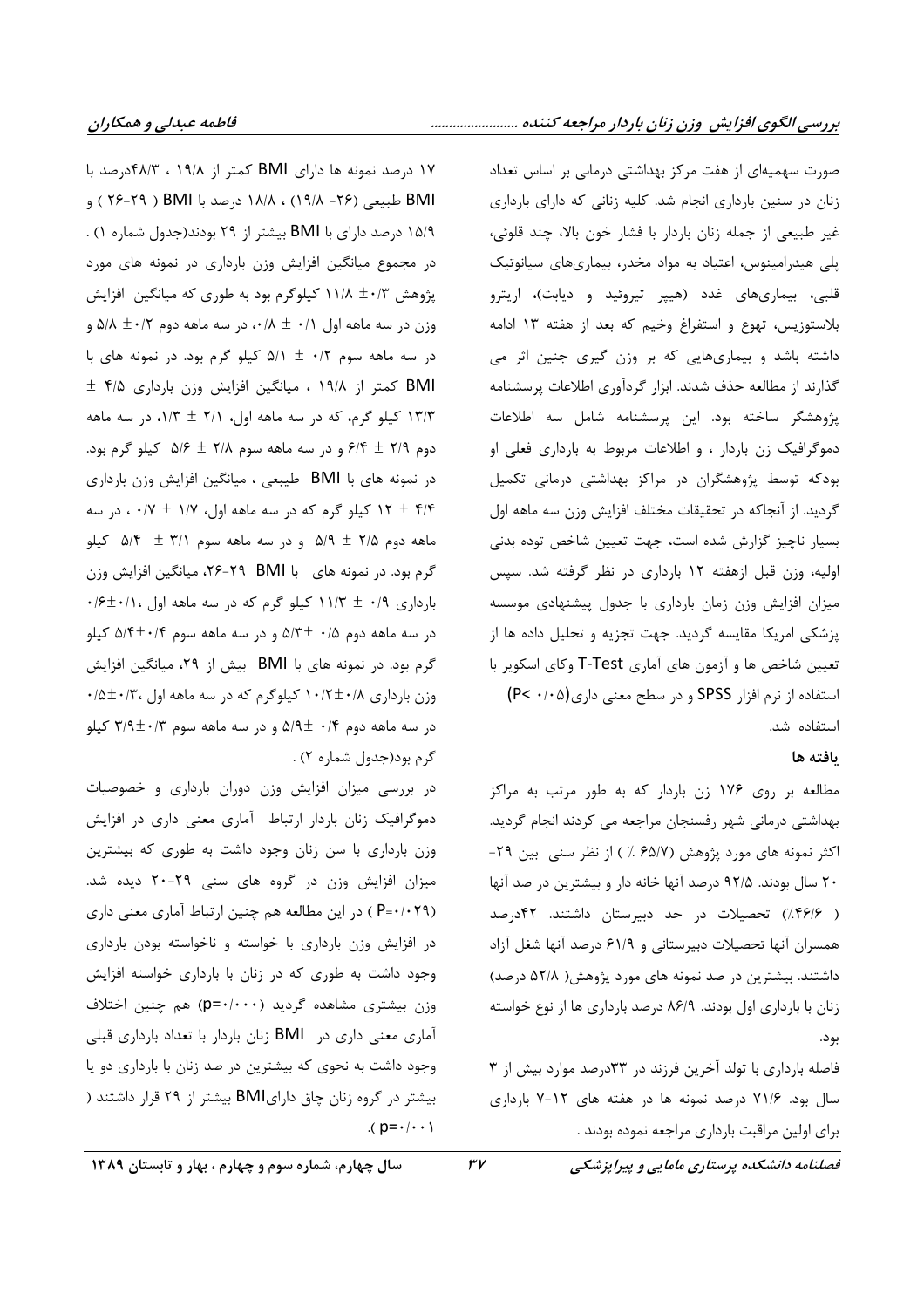| نتايج آزمون         | ميزان افزايش وزن                          | فراواني      |       | ـفراواني افزايش وزن نمونه ها در طي بارداري |                                 |
|---------------------|-------------------------------------------|--------------|-------|--------------------------------------------|---------------------------------|
| P-Value             | برحسب كيلو گرم                            | د, صد        | تعداد | <b>BM</b>                                  | و میزان افزایش وزن پیشنهادی IOM |
| ۱۳۶۵.               | $15/7$ $\pm$ $5/2$                        | ۱۷           | ٣٠    | $(17/\Delta-1\Lambda)$                     | کمتر از ۱۹/۸                    |
| .790                | $Y \pm \mathfrak{f}/\mathfrak{f}$         | $f\Lambda/T$ | ٨۵    | $(11/2-19)$                                | 97-191                          |
| $\cdot \cdot \cdot$ | $11/T \pm .9$                             | ۱۸/۸         | ٣٣    | $(Y-1)/\Delta$                             | 29/1-19                         |
| $\cdot \cdot \cdot$ | $\cdot$ $\uparrow$ $\pm$ $\cdot$ $\wedge$ | ۱۵/۹         | ۲۸    | کمتر از ۷                                  | بیش از ۲۹                       |

جدول ۱ :مقایسه میانگین افزایش وزن بارداری در هر گروه BMI با جدول پیشنهادی موسسه پزشکی امریکا

جدول شماره ۲: میانگین افزایش وزن زنان برحسب BMIدر

| سه ماهه اول، دوم و سوم بارداری |                             |                                                     |  |  |  |
|--------------------------------|-----------------------------|-----------------------------------------------------|--|--|--|
|                                | <b>BMI</b>                  | ميانگين افزايش                                      |  |  |  |
|                                |                             | وزن به کیلو گرم                                     |  |  |  |
|                                | کمتر از ۱۹/۸                | $1/T \pm 7/1$                                       |  |  |  |
| سه ماهه اول                    | $19/A - 79$                 | $\cdot$ /Y $\pm$ 1/Y                                |  |  |  |
| بار دار ی                      | $Y^{\varphi} - Y^{\varphi}$ | $\cdot$ / $\epsilon \pm \cdot$ / \                  |  |  |  |
|                                | بیش از ۲۹                   | $\cdot/\Delta \pm \cdot/\tau$                       |  |  |  |
|                                | کمتر از ۱۹/۸                | $9/5 \pm 7/9$                                       |  |  |  |
| سه ماهه دوم                    | $9/1 - 79$                  | $\Delta$ /9 $\pm$ 1/5                               |  |  |  |
| باردارى                        | $Y^{\varphi} - Y^{\varphi}$ | $\Delta/\Upsilon \pm -1$                            |  |  |  |
|                                | بیش از ۲۹                   | $\Delta$ /9 $\pm$ $\cdot$ /۴                        |  |  |  |
|                                | کمتر از ۱۹/۸                | $\Delta$ / $\epsilon \pm \tau$ / $\Lambda$          |  |  |  |
| سه ماهه سوم                    | $19/\lambda - 79$           | $\Delta/\mathfrak{k} \pm \mathfrak{r}/\mathfrak{h}$ |  |  |  |
| باردارى                        | $Y^{\varphi} - Y^{\varphi}$ | $\Delta/\mathfrak{k} \pm \cdot/\mathfrak{k}$        |  |  |  |
|                                | بیش از ۲۹                   | $\Gamma/9$ $\pm$ $\cdot$ /۳                         |  |  |  |
| بحث                            |                             |                                                     |  |  |  |

بر اساس يافته هاى اين پژوهش، ١٧ درصد زنان باردار با شاخص توده بدنی قبل از بارداری زیر ۱۹/۸ و ۳۴/۷ درصد با شاخص توده بدنی بالای ۲۶ بوده است در مطالعه پناهنده در رشت این مقادیر به ترتیب ۷/۹ و ۴۶/۷ درصد و در مطالعه شریف زاده در

بیرجند به ترتیب ۲۳/۱ و ۲۴/۸ درصد بوده است این تفاوت با توجه به منطقه جغرافيايي از نظر محروميت، نوع تغذيه و سبك زندگی قابل پیش بینی و معقول است[۹و۱].

در این مطالعه افزایش وزن بارداری در زنان با BMI کمتر از ۱۹/۸ و طبیعی(۲۶–۱۹/۸) با طیف پیشنهادی IOM مطابقت دارد اما افزایش وزن بارداری در زنان با وزن بالا با BMI [۲۹ ۲۶]، ۱۱/۳ کیلو گرم بوده که به حد بالای طیف پیشنهادی lOM (۱۱/۵- ۷) نزدیک می باشد و نیز افزایش وزن بارداری در زنان چاق با BMI بیش از ۲۹، ۱۰/۲ کیلو گرم بود که بیشتر از طیف پیشنهادی IOM (کمتر از ۷) می باشد. در مطالعه بنائیان در بروجن افزایش وزن بارداری در زنان با BMI طبیعی (۱۱/۵ كيلوگرم) و زنان با وزن بالا (١٠/٣ كيلوگرم) مطابق با طيف پیشنهادیIOM بود اما این تطابق در زنان با وزن کم و چاق وجود نداشت و متوسط افزایش وزن آن ها در سطح پایینتر زطيف پيشنهاديIOM بود[۴]. در مطالعه شريف زاده دربيرجند  $\overline{\phantom{a}}$ افزایش وزن در مادران با شاخص توده بدنی کمتر از ۱۹/۸، ۱۰/۸۶ کیلوگرم، در مادران با شاخص توده بدنی بین، (۲۶-۱۰/۵۹)، ۱۰/۵۹ کیلوگرم و در مادران با شاخص توده بدنی بالای ۲۶، ۹/۸۲ کیلوگرم تعیین گردید[۱] در حالی که در مطالعه پناهنده در رشت میزان افزایش وزن در گروه زنان لاغر ، با وزن طبیعی و دارای افزایش وزن به ترتیب ۸/۶ ، ۱۰ و ۷/۹ کیلو گرم

فصلنامه دانشکده پرستاری مامایی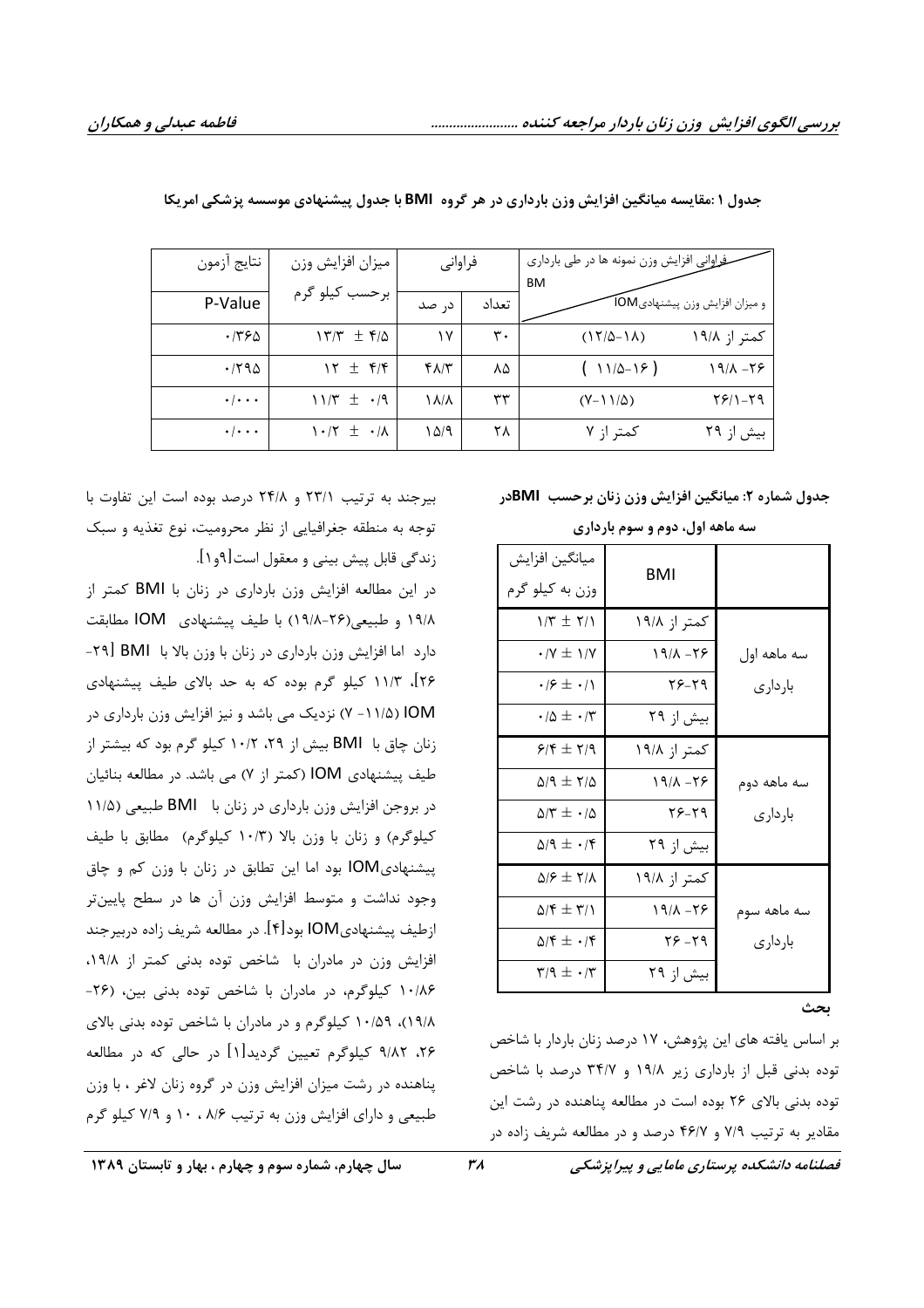بود[۹]. بهر حال مطالعات متعدد نشان مىدهد كه در همه نقاط دنیا افزایش وزن دوران بارداری از الگو ی پیشنهادی IOM تبعیت نمیکند [۷و۸]. در این مطالعه میزان افزایش وزن زنان چاق که از مقادیر پیشنهادی IOM بالاتر است می تواند ناشی از مصرف بیش از حد کربوهیدرات ها و انواع شربت های گیاهی در رژیم غذائی زنان باشد که در فرهنگ این شهر مرسوم بوده و نتايج آن در زنان بالا و چاق مشهود تر است.

در مطالعه حاضر متوسط افزايش وزن دوران باردارى ١١/٨ کیلوگرم ، میزان افزایش وزن در سه ماهه اول، دوم و سوم به ترتیب ۵/۸، ۵/۸ و ۵/۱ کیلوگرم بود. در مطالعه بنائیان نیز متوسط افزایش وزن بارداری ۱۱/۴ کیلوگرم و افزایش وزن در سه ماهه دوم و سوم به ترتیب ۵ و ۶ کیلوگرم بود[۴]. در مطالعه شریف زاده در بیرجند افزایش وزن در کل دوران بارداری ۱۰/۴۵ کیلوگرم، سه ماهه دوم ۵/۱۱ و سه ماهه سوم ۵/۳۴ کیلو گرم بود[۱]. و در مطالعه پناهنده در رشت کل افزایش وزن دوران بارداری ۹/۲ کیلوگرم تعیین گردید که کمتر از استاندارد موسسه پزشکی امریکا بود که میتواند تحت تأثیر عوامل متعدد تغذیه ای و مراقبت های دوران بارداری و عدم آگاهی زنان باردار در زمینه تغذیه این دوران باشد[۹]. در مطالعه Shieve و همکاران مشخص شد که وزن گیری در سه ماهه اول بارداری بسیار کم بوده به طوری که از هفته ۱۴ شروع به افزایش نموده و مجدداً در سه ماهه سوم کاهش می یابد [۱۰]. در مطالعه Hickey و همکاران میزان افزایش وزن درسه ماهه اول۲-۱ کیلوگرم گزارش شده است[۱۱]. شریف زاده میiویسد: در مطالعه آلن نیز مادران لاغر میزان افزایش وزن دوران بارداری بیشتری نسبت به مادران با شاخص توده بدنی بالاتر داشتند[۱]. میانگین افزایش وزن در مطالعه Ochsenbein-kolble در شهر زوريخ در كل دوران بارداری( ۵/۹ ه/۱۵/۵)کیلوگرم گزارش شد که بالاتر از مطالعه حاضر و سایر مطالعات در کشور ما می باشد[۱۲]. به هر حال اختلاف در افزایش وزن در سه ماهه اول، دوم و سوم می تواند با تفاوت های فرهنگی، سبک تغذیه، تحرک، ورزش و پیاده روی به خصوص در سه ماهه سوم ارتباط داشته باشد .

در بررسی میزان افزایش وزن زنان در دوره بارداری و خصوصیات دموگرافیک آنها مشخص گردید ارتباط معنی داری در افزایش وزن بارداری با سن زنان وجود دارد به طوری که بیشترین میزان افزایش وزن مربوط به گروه سنی ۲۹-۲۰ ساله می باشد (p =٠/٠٢٩). در مطالعه شريف زاده در بيرجند و مطالعه پناهنده در رشت نیز ارتباط معنی دار منفی بین سن و BMI قبل از بارداری با افزایش وزن دوران بارداری مشاهده گردید به طوری که زنان باردار کمتر از ۲۵ سال افزایش وزن بیشتری در دوران بارداری داشتند[۱]. احتمالا زنان کم سن و سال به لحاظ این که معمولا جثه کوچکی دارند افزایش وزن بیشتری خواهند داشت. اختلاف معنى دار آماري در افزايش وزن بارداري با بارداري خواسته و یا ناخواسته وجود داشت به طوری که در زنان با  $p = \cdot / \cdot \cdot$ بارداری خواسته افزایش وزن بیشتری مشاهده گردید ). به هر حال در بارداری خواسته مادر توجه بیشتری به وضعیت سلامت خود و نوزادش خواهد داشت. اختلاف معنی دار آماری در BMI زنان باردار با تعداد بارداری قبلی وجود داشت به طوری که بیشترین درصد زنان با بارداری دو یا بیشتر در گروه زنان چاق با BMI بیشتر از ٢٩ قرار داشتند (١٠٠١٠ = P). این مسئله می تواند در ارتباط با افزایش وزن در بارداری های قبلی و برنگشتن به وزن متعادل برای بارداری فعلی باشد .

آزمون t بین میانگین افزایش وزن بارداری در هر گروه BMI و مقايسه آن با جدول پيشنهادي IOM نشان دهنده بالا بودن افزایش وزن در زنان با BMI بیش از ۲۶ می باشد. آنچه مسلم است افراد با توده بدنی بالا در دوران بارداری افزایش وزن بیشتری پیدا می کنند و افراد با توده بدنی کم افزایش وزن کمتری دارند. به نظر میرسد که افزایش وزن بیشتر در زنان با BMI بیشتر از ۲۶ به علت استعداد بیشتر جهت وزن گیری و خصوصیات رفتاری ویژه افراد چاق می باشد.گر چه افزایش وزن توصیه شده به زنان چاق در طی بارداری ۱۱/۵-۷ کیلوگرم میباشد اما تمایلی به کاهش وزن در طی بارداری از سوی متخصصین و زنان دیده نمی شود.

فصلنامه دانشکده پرستاری مامایی و پیراپزشکی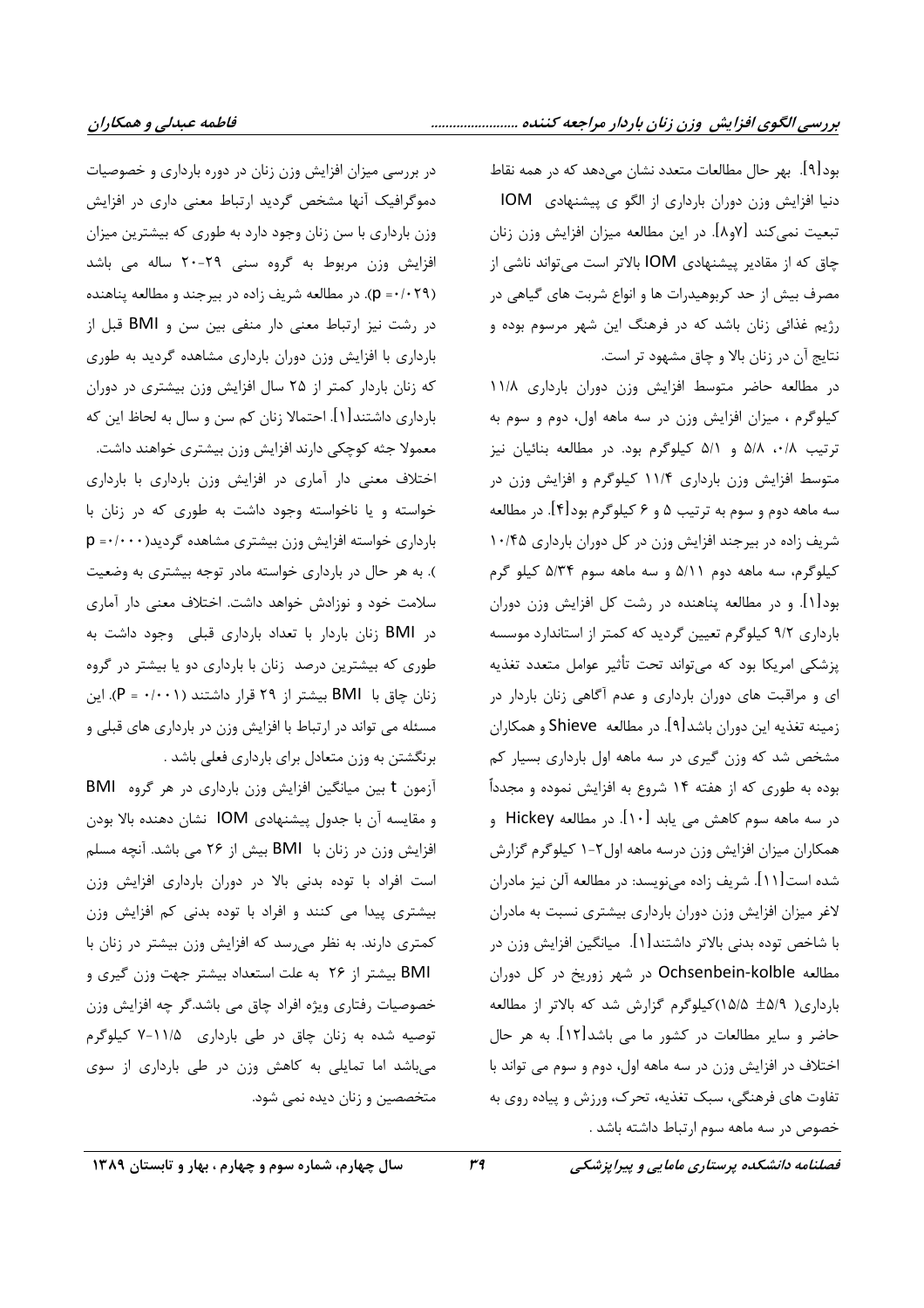7) Wong W.A new recommendation for maternal weight gain in Chiness women . J.AM Assoc, 100, 2000: 791-60.

8) Abrams B, Altman S C, Pickett KE. pregnancy weight gain: still controversial. Amj Nurt, 71, 2000: 12335-12415. ۹-پناهنده ز، پورقاسمي م، اصغرنيا م. شاخص توده بدني و اضافه وزن دوران بارداری. مجله دانشگاه علوم پزشکی گیلان، (۵۷) ١۵، بهار ١٣٨۵: ٢٠-١۵.

10) Schieve la and etal . pregnancy body mass index and pregnancy weight gain: association with preterm delivery. Obstet Gynecol, 96,2000: 194-200.

11) Hickey c and etal . relationship of psychosocial status to low prenatal weight gain among non obese and white women delivering at term. obestst Ggnecol, 861 (2), 1995:177-83.

12) Ochsenbein-Kölble N, Roos M, Gasser T, Zimmermann R. Cross-sectional study of weight gain and increase in BMI throughout pregnancy. Eur J Obstet Gynecol Reprod Biol. 2007; 130(2): 180-186.

**نتيجه گيري:** با توجه به يافته هاي اين تحقيق توصيه مي شود زنان چاق قبل از حاملگی مورد مشاوره قرار گرفتند تا به وزن مناسب برسند و در حاملگی نیز در زمینه یک رژیم غذایی مناسب و سطح فعالیتی لازم مشاوره شوند و نیز توجه کافی به اهداف برنامه های تنظیم خانواده مبنی بر پیشگیری از تولد ناخواسته مبذول گردیده تا بتوان با یک برنامه ریزی صحیح و آموزش كافي در بارداري به نتايج حاملگي موفق دست يافت.

تقدير و تشكر

این طرح مصوب معاونت پژوهشی دانشگاه علوم پزشکی و خدمات بهداشتی درمانی رفسنجان بوده است. پژوهشگران بدین وسیله مراتب قدردانی و تشکر خود را از آن معاونت و کلیه پرسنل مراکز بهداشتی درمانی رفسنجان و مادرانی که در انجام این مطالعه ما را یاری نمودند اعلام می دارند .

منابع

١-شريف زاده غ، مووى م، ناصح ن، بررسى افزايش وزن در ۔<br>مادران باردار در مراکز بھداشتے درمانے شھر بیرجند. مجله علمی دانشگاه علوم پزشکی بیرجند، (۱۶(۳، ۱۳۸۸: ۲۷-۲۰

2- Cunning ham GF. Prenatal Care. The McGraw hill company . New York, USA: 231-2,  $2001$ .

۳-بارداری و زایمان ویلیامز ۲۰۱۰. ترجمه قاضی جهانی ب و قطبی ر. چاپ ٢٣، انتشارات گلبان تهران ، ١٣٨٩: ٢۶٢. ۴-بنائیان ش، دریس ف . بررسی الگوی افزایش وزن زنان باردار مراجعه کننده به مراکز بهداشتی درمانی شهرستان بروجن طی سالهای ۸۱-۷۸. دانشگاه علوم پزشکی شهرکرد. دوره ششم  $15 - 7$ ۰ :۱۳۸۳، ۳ هماره ۳،

5) Panahandeh Zahra .Gestational weight gain and fetal birth weight in rural regions of Rasht / Iran. Iran J pediatr. Mar 2009; vol 19 (No 1  $): 18-24.$ 

۶-بارداری و زایمان ویلیامز ۲۰۰۳. ترجمه داوری تنها ف و محمودان آ. چاپ ۲۱، انتشارات طبیب: ۳۵.